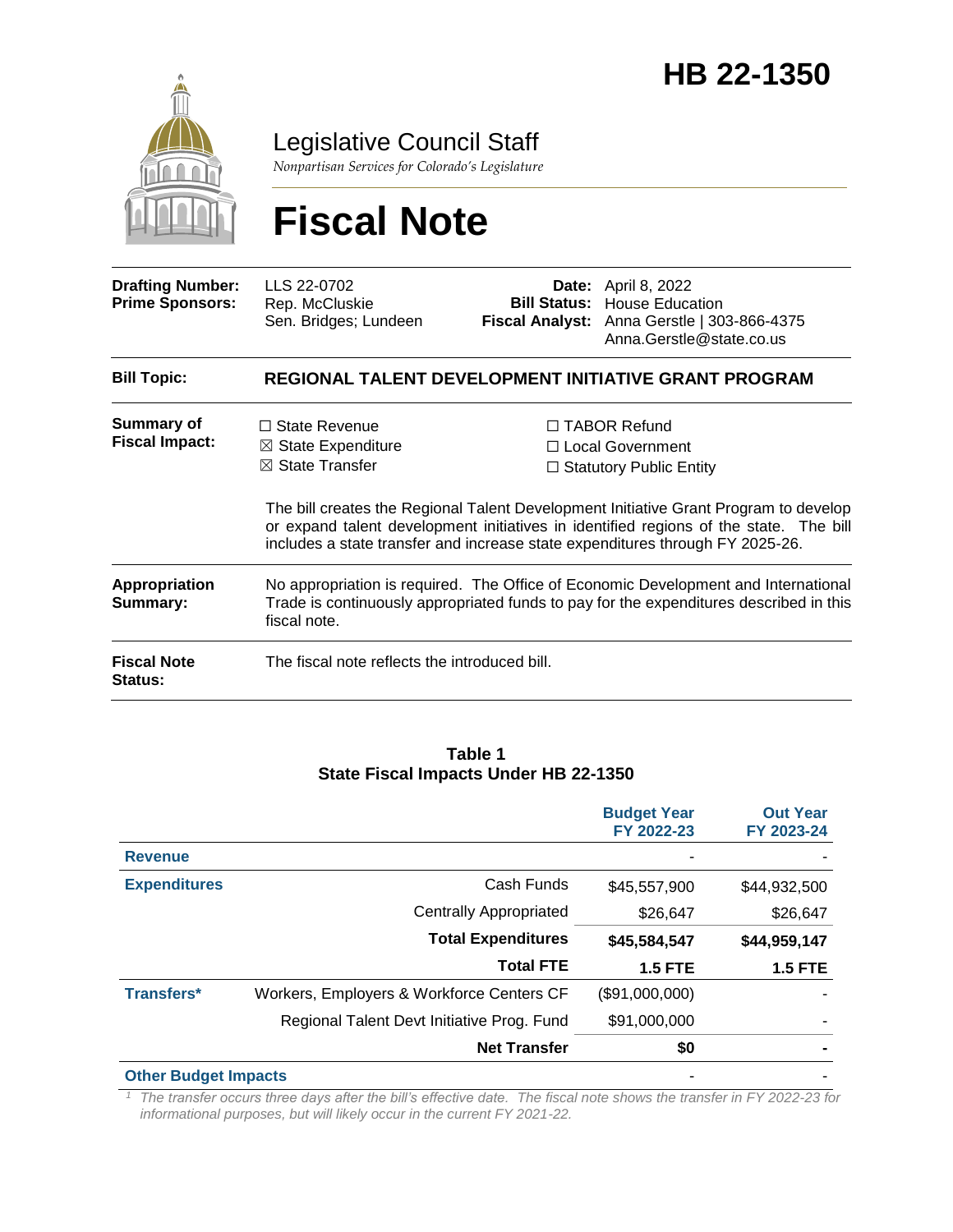Page 2

# Page 2<br>April 8, 2022 **HB 22-1350**

## **Summary of Legislation**

The bill creates the Regional Talent Development Initiative Grant Program in the Office of Economic Development and International Trade (OEDIT) to develop or expand talent development initiatives in identified regions of the state. The program is intended to meet workforce development needs; create pathways between K-12 education, higher education, and employment; provide opportunities for regional learners to gain economic mobility and earn a living wage; and meet regional labor market needs.

**Steering committee.** OEDIT must assemble a steering committee of business, civic, education, and nonprofit professionals to support the implementation of the grant program, including developing grant selection and prioritization criteria and an evaluation process.

**Administration.** OEDIT, with direction from the steering committee, may contract with another state agency or a third-party to administer the program, and must:

- contract with a third party to conduct a landscape analysis to identify statewide needs, opportunities, and challenges, based on grant opportunities that address similar issues;
- establish an application process for grants, which must include at least two grant application deadlines and be available by December 1, 2022;
- provide technical assistance prior to the grant application deadlines;
- establish eligibility and application procedures; and
- appoint a selection committee to review grant applications.

The bill establishes prioritization requirements, including that grants must differentiate between seed funding for innovative programs and expansion funding for existing initiatives, and that additional consideration must be given for rural applicants and projects that meet critical state workforce needs.

**Reporting.** OEDIT, in collaboration with the steering committee, must publish an annual report on the program, beginning November 1, 2023.

**Funding.** The bill creates the Regional Talent Development Initiative Grant Program Fund and requires that the \$91 million be transferred to the fund from the Workers, Employers, and Workforce Centers Cash Fund. Money in the fund is continuously appropriated to OEDIT, and no more than seven percent may be used for administrative costs.

The program is repealed July 1, 2028.

#### **State Transfers**

Three days after the bill's effective date, the State Treasurer must transfer \$91.0 million from the Workers, Employers, and Workforce Centers Cash Fund to the Regional Talent Development Initiative Grant Program Fund, as follows:

- \$56,750,000 from federal ARPA funds; and
- \$34,250,000 from money that originated in the General Fund.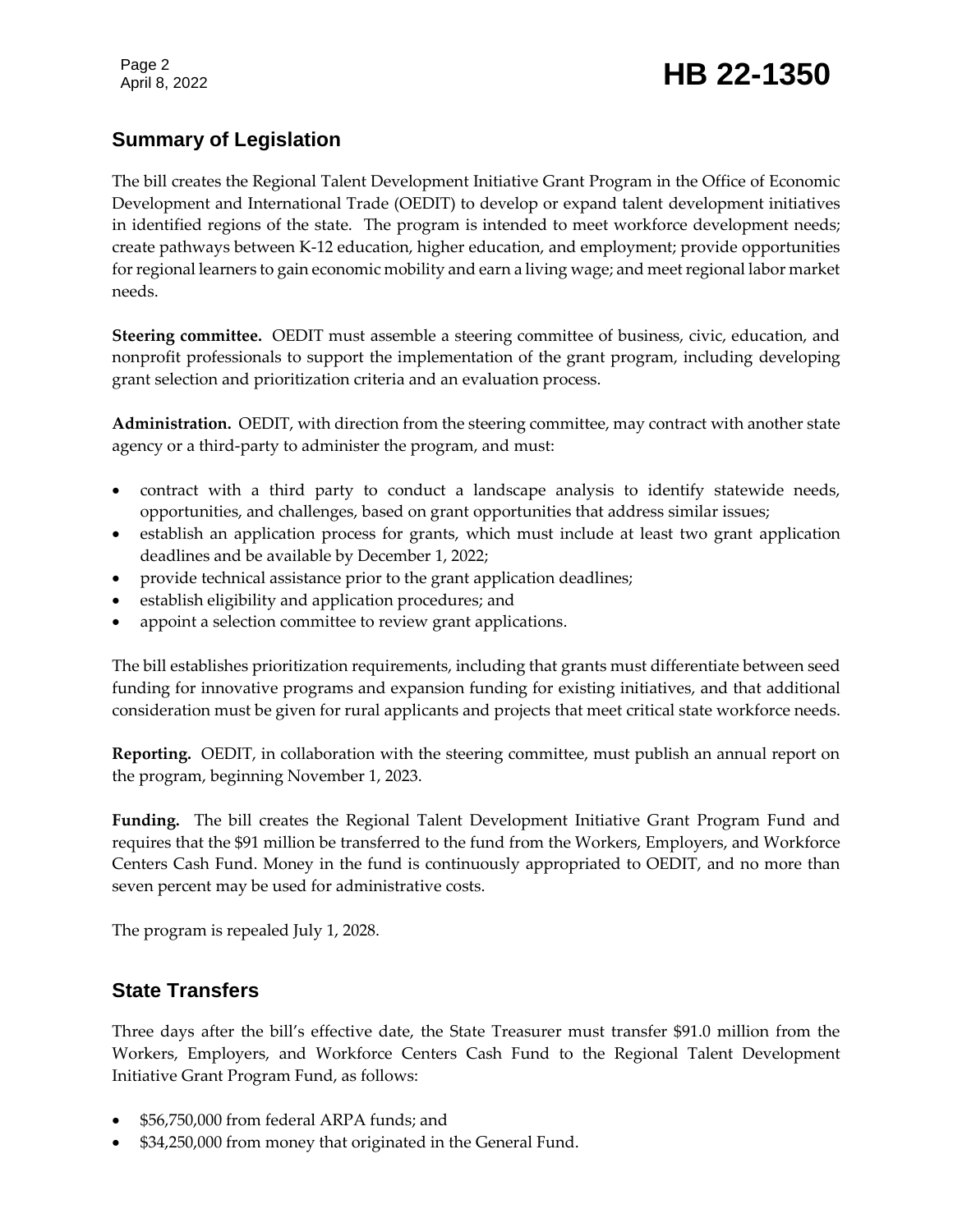## **State Expenditures**

The bill increases state expenditures in OEDIT by \$45.6 million in FY 2022-23 and \$45.0 million in FY 2023-24 from the Regional Talent Development Initiative Grant Program Fund. Expenditures are shown in Table 2 and detailed below.

#### **Table 2 Expenditures Under HB 22-1350**

|                                                      | FY 2022-23     | FY 2023-24     |  |  |
|------------------------------------------------------|----------------|----------------|--|--|
| Office of Economic Development & International Trade |                |                |  |  |
| <b>Personal Services</b>                             | \$129,481      | \$129,481      |  |  |
| <b>Operating Expenses</b>                            | \$2,025        | \$2,025        |  |  |
| <b>Capital Outlay Costs</b>                          | \$12,400       |                |  |  |
| Third Party Administrator and Technology             | \$2,300,000    | \$2,300,000    |  |  |
| Committee Travel & Expenses                          | \$48,000       |                |  |  |
| Procurement & Account Management                     | \$75,000       | \$70,000       |  |  |
| Technical Assistance                                 | \$240,000      |                |  |  |
| Marketing                                            | \$320,000      |                |  |  |
| Grants                                               | \$42,430,994   | \$42,430,994   |  |  |
| Centrally Appropriated Costs <sup>1</sup>            | \$26,647       | \$26,647       |  |  |
| <b>Total Cost</b>                                    | \$45,584,547   | \$44,959,147   |  |  |
| <b>Total FTE</b>                                     | <b>1.5 FTE</b> | <b>1.5 FTE</b> |  |  |

<sup>1</sup> *Centrally appropriated costs are not included in the bill's appropriation.*

**Assumptions.** The fiscal note assumes that the majority of the \$91.0 million, including the third-party administrator and grant awards, will be spent in FY 2022-23 and FY 2023-24. The administrative costs that continue in FY 2024-25 and FY 2025-26 are assumed to be spent from the portion of program funding that originated from the General Fund.

**OEDIT.** OEDIT will require 1.5 FTE to establish program procedures, hire and oversee the third-party administrator, convene steering and selection committees, and otherwise manage the program. Standard operating and capital outlay costs are included. The office will also incur marketing, committee travel, and account management costs.

- **Contracting.** OEDIT will hire a third-party to administer the program and complete the landscape analysis. It is expected that contract will also include use of a technology platform to manage the grants. In addition, OEDIT will contract in FY 2022-23 only to provide technical assistance to potential grantees.
- **Grants.** After administrative and contracting costs, \$84.8 million is expected to be available for grants. This amount is likely to be awarded in the first two years.